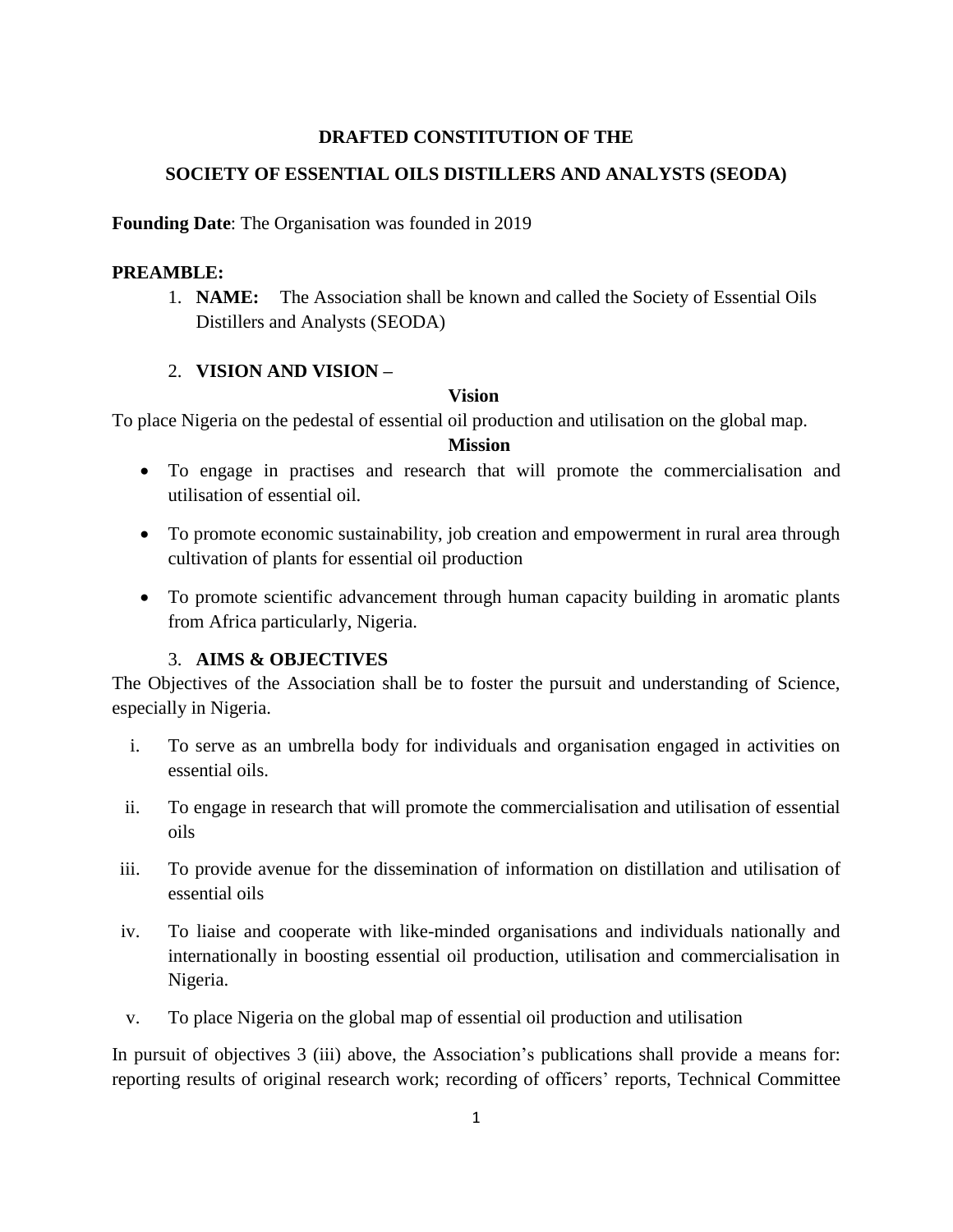reports, Proceedings of business and general information concerning sections, division and members' activities. Publications will be administered by a Publications Committee (PUBCO). The Editorial Policy for each publication shall be established by an Editorial Board. Such Editorial Policy shall become a part of the Bye – laws of the Association. As a means of supporting the cost of publishing its journals, the Editor of such Journals may impose page charges as well as for the appearance of advertising material of suitable nature and appropriate to the publication, as defined by the Editorial Board.

**4. MEMBERSHIP:** Membership shall be open to all who will further the vision of the association. *Application for membership shall be forwarded to Hon. Secretary, with appropriate dues addressed to the treasurer; as may be prescribed from time to time. There shall be three levels of membership:*

### (a) **Graduate Membership**

Any person who is a registered postgraduate student of Natural Product research with a supervisor in an institution of higher learning is eligible for graduate membership for a period not *exceeding five years*. The Supervisor of the student must endorse application for graduate membership and must be renewed annually. Graduate members who shall receive all the privileges of membership which shall include the right:

- (i) To attend meetings of the Association
- (ii) To vote in the election of Officers and Council
- (iii)To be eligible for services as officers or on the Council
- (iv) Any other right as may be prescribed by Council

#### (b) **Professional membership:**

Any person who is a researcher in the field of Natural Product in an institution of higher learning, research institute or an individual engaged in processing and commercialisation of essential oils is eligible for professional membership. The Executive shall endorse application for professional membership and must be renewed annually. Professional members shall receive all the privileges of membership which shall include the right:

- (i) To attend meetings of the Association
- (ii) To vote in the election of Officers and Council
- (iii) To be eligible for services as officers or on the Council
- (iv) Any other right as may be prescribed by Council

(c) **Fellows**: Any institution or organisation making contributions to the Association as prescribed from time to time. Sustaining members shall receive the publications of the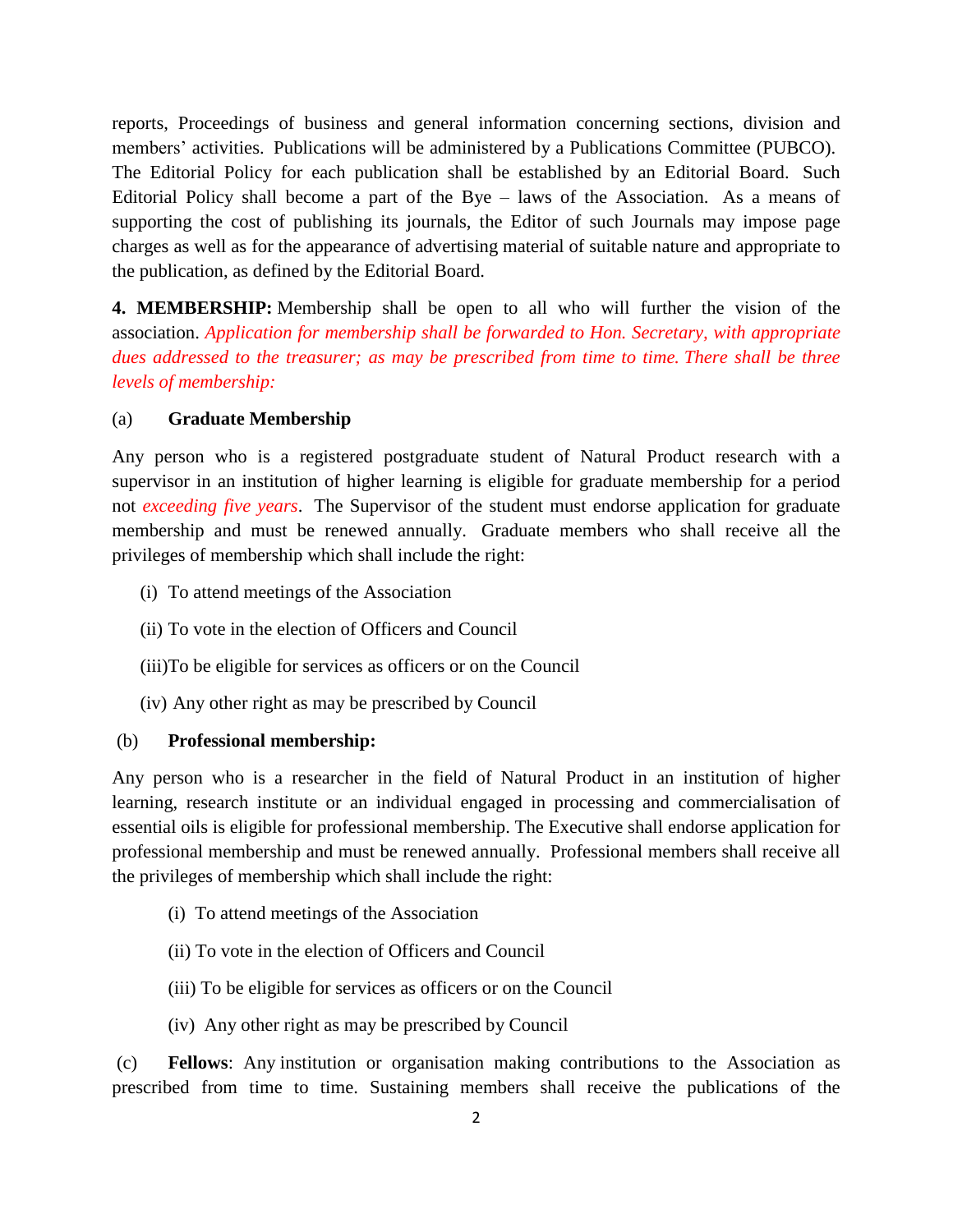Association. Acknowledgement of sustaining membership status shall be made by an appropriate certificate. A list of sustaining members shall be published in each issue of the publication of SEODA sustained by listed members.

#### **Fellows**

There shall be an honours list of members to be designated FELLOWS of the Society of Essential Oils distillers and Analysts (FSEODA).

#### **Criteria for electing Fellows**

(a) Financial and Active Membership of SEODA for at least five years.

(b) Exceptional service to SEODA and to Science: Exceptional service to SEODA and to Science may be rendered by serving on important national committee or by strengthening science through significant personal efforts in direction of high quality research.

(c) Eminence in research contribution in this category may result from:

(i) Substantial number of proven landmark works;

(ii) Steady production of high quality work over a period of 8 years.

(iii) Exceptional work as recognised by SEODA or by other organisations and evidence by invitations to lecture, chair sessions, special awards, etc.

(d) In the teaching of Science, Exceptional contribution may consist of truly distinguished teaching of a branch of science authorship of outstanding textbooks, important innovations in science education etc.

(e) Honorary Fellow: contribution to Science through establishment of industries: funding of scientific research and private sector development.

#### **Rules and Regulations**

(a) Members of SEODA shall nominate candidates for the Fellowship, and the Council of SEODA shall elect them.

(b) The number of Fellows shall not exceed five per cent of the total paid financial members of SEODA as of last Annual General Meeting (AGM).

(c) Council shall determine what the five per cent is in actual number at its first meeting after December 31, and the Secretary shall invite nominations immediately afterwards, with a closing date 3 of months after the previous AGM.

(d) Fellowship shall be for life, commencing from the date of induction into the Fellowship.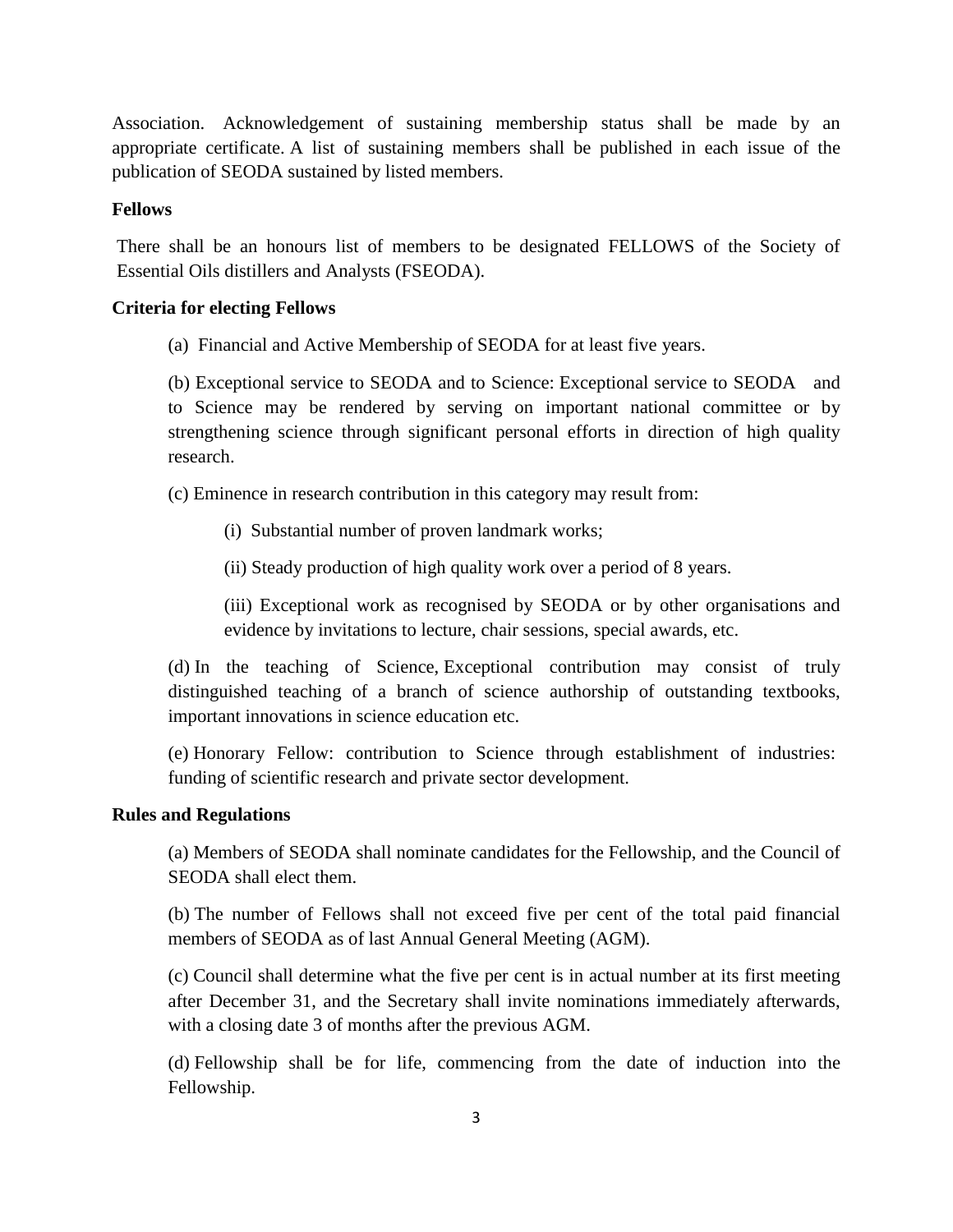(e) Fellows may use the letters FSEODA (Fellow of the Society of Essential Oils distillers and Analysts) after their names.

(f) There shall be a "Books of Records" containing the current list of Fellows and their Curriculum vitae. A copy of the Book will be kept by the Hon. Secretary of SEODA, a second copy in the National Archives, and a third copy in the National Library.

#### **5. DUES AND REINSTATEMENT**

All dues are payable in advance at the start of each financial year. The financial year of the Association begins on January 1 and ends on December 31. Those who have not paid their dues by March 31 each year shall be notified that they are in arrears and that their names will be dropped from the rolls after one year. Members in arrears of payment for over one financial year shall be required in addition to pay a reinstatement fee of 20% arrears or annual dues.

Annual dues for various categories of membership are:

| <b>Graduate Members</b>     | $\text{H}2,500.00$  |  |
|-----------------------------|---------------------|--|
| <b>Professional Members</b> | H5,000.00           |  |
| <b>Fellows</b>              | $\text{N}10,000.00$ |  |

Annual Dues: The (amount of) annual dues for the various classes of membership may be reviewed from time to time at the Business session of the AGM on the recommendation of Council.

### **6**. **OFFICERS AND COUNCIL**

(a) The Officers of the Association shall consist of the Chairman, Secretary, Legal Adviser, Treasurer, Public Relations Officer I, Public Relations Officer II and Research **Officer** 

(b) *The Association shall be governed by a Council consisting of: The elected officers; an elected representative from each specialist Section; the Editors of the Nigerian Journal of Science (NJS) and Bulletin of SEODA., Appointed officers, First Honorary Secretary, Business Manager, eight Ordinary members, Legal adviser, and the immediate Past President who shall be in council for one term of 4 years in office.*

(c) **Nomination and Election of Officers**: Nominations for Officers and Council members must reach the Secretary at least 5 days before the Business session of the AGM. Nominations which may be made either by Council or by members of the Association must be signed by the proposer and the person nominated to indicate that he is willing to serve.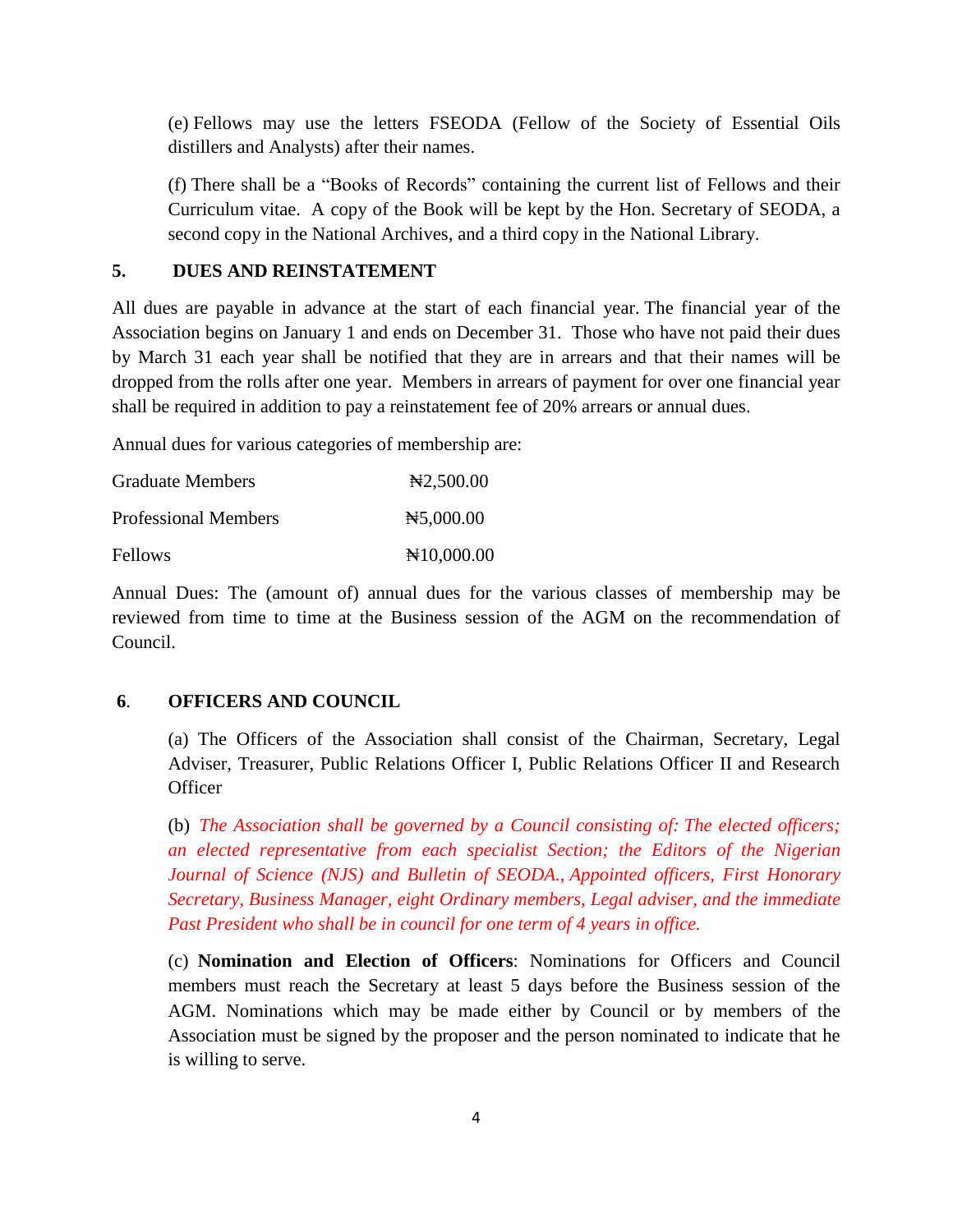(d) Elections of Officers and Ordinary Council Members shall take place at the Annual General Meeting.

#### (e) **Tenure of Office**:

(i) The Chairman shall serve for a *term (2 years*) and eligible for re-election for another term after which he will retire.

(ii) Ordinary Council Members shall be selected for a period of two terms and shall not be eligible for re-selection until 4 years after the end of their term of office.

(f) **Term of Office:** For an elected position in the SEODA, an officer shall serve *for two consecutive Calendar years.*

### **7**. **GENERAL MEETINGS**

(a) There shall be an Annual General Business Meeting and ordinary meetings for the reading and discussion of papers.

(b) Additional meetings for the reading and discussion of papers may be held at the discretion of Council.

### **8**. **REGISTER OF MEMBERS**

The Association shall keep a register of its members with identifiable particulars. Call for membership can be made by the Executive or agreed upon at the Annual General meetings.

#### **9**. **TRUSTEES AND SEAL**

The trustees of the Association for the purpose of the LAND (Perpetual Succession) Act shall be appointed at any meeting of the Council of the Association. Such trustees (hereinafter referred to as Trustees shall be three in number and shall be known as the "Registered Trustees of the SEODA." The trustees shall hold office for 5 years after which they will be eligible for re-appointment. Any of them shall cease to be a trustee if he:

- (i) resigns his office,
- (ii) is declared bankrupt under any existing Bankruptcy Laws of Nigeria,
- (iii) is recommended for removal from office by a simple majority of members present at any meeting of the Association called specially to discuss his removal,
- (iv) cease to reside in Nigeria. Upon a vacancy occurring in the number of the trustees, a meeting of the Council of the Association will be held to appoint a new trustee to fill the vacancy. The custody of the SEAL of the Association shall be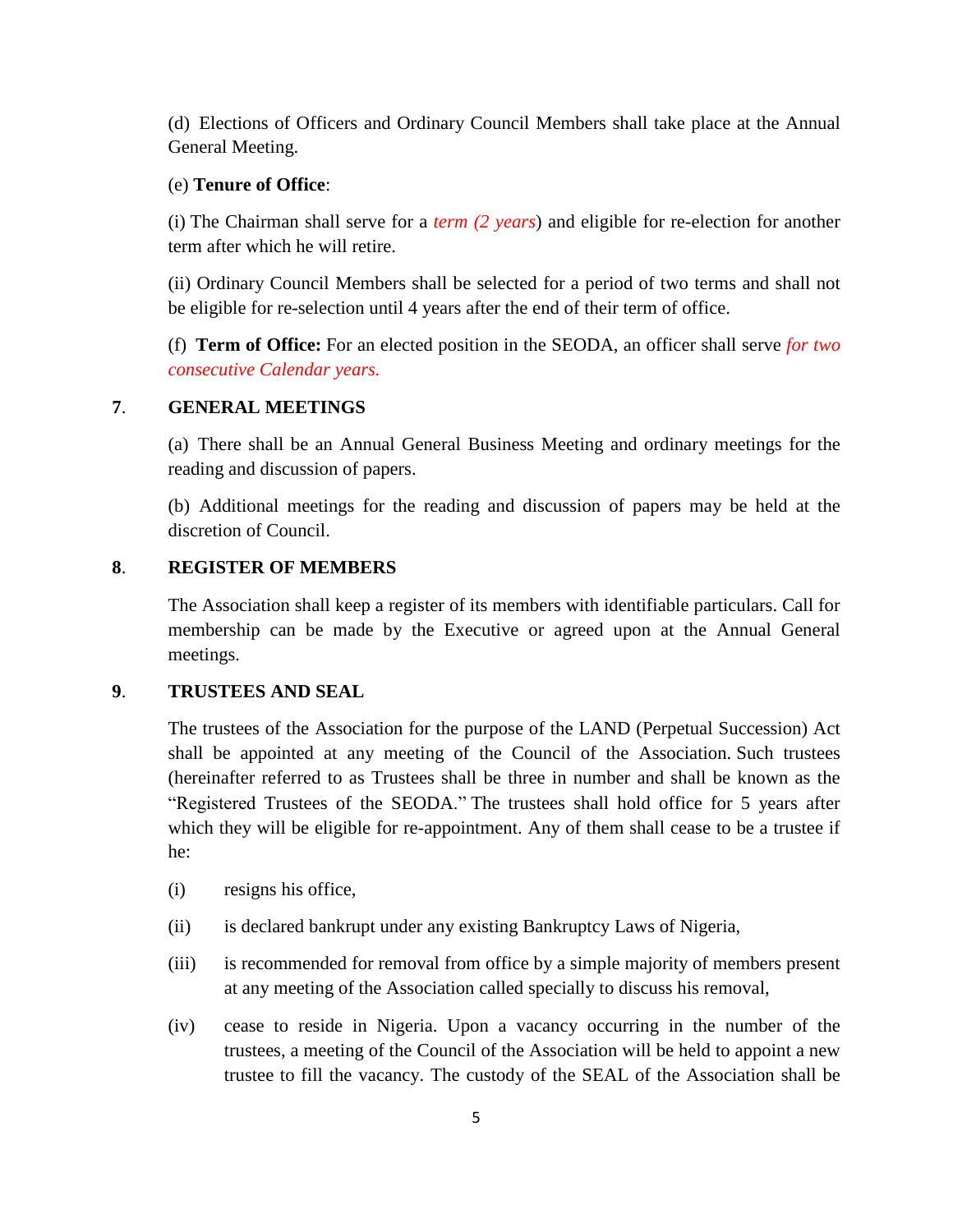with the Secretary who shall use same on all instruments required by law to be so authenticated and any other documents that the Council of the Association may so direct.

# **10**. **AMENDMENT TO THE CONSTITUTION**

This constitution may be amended by a General Business Meeting of the Association provided that the amending resolution is passed by a two thirds majority of the members present and by voting.

# **STANDING ORDERS FOR THE BUSINESS OF COUNCIL**

- 1. **Ordinary Meetings** At least one scheduled meetings of Council shall be held during the year.
- 2. **Extra Ordinary Meetings** At the request of the President, the Hon. Secretary shall convene an emergency or extra-ordinary meeting. In the alternative, if a meeting is requested in writing by one third of the members of Council, the Honorary Secretary, shall, within (7) seven days of receiving such a request call an extra-ordinary meeting of Council which must be held within (14) fourteen days. The request shall specify the business which the said members wish to be considered at the meeting, and no business not so specified shall be transacted at the meeting.

## 3. **Notice of Meeting**

(a) The Secretary shall send a written notice to each member of the Council specifying the day, place and hour of meeting together with a statement of the business to be transacted.

(b) The Secretary shall dispatch this notice, at least, 28 days before the meeting.

4. **Business Proposed by Members** Items for inclusion on the agenda of the Council Meeting must reach the Secretary, at least six weeks before the date of the meeting.

## 5. **Quorum**

(a) The quorum for a Council Meeting of the Association shall be one-third of Council membership.

(b) If no quorum is formed within one hour after the time appointed for the meeting, the meeting shall be adjourned.

# **OFFICERS OF COUNCIL OF THE ASSOCIATION**

1. **Chairman**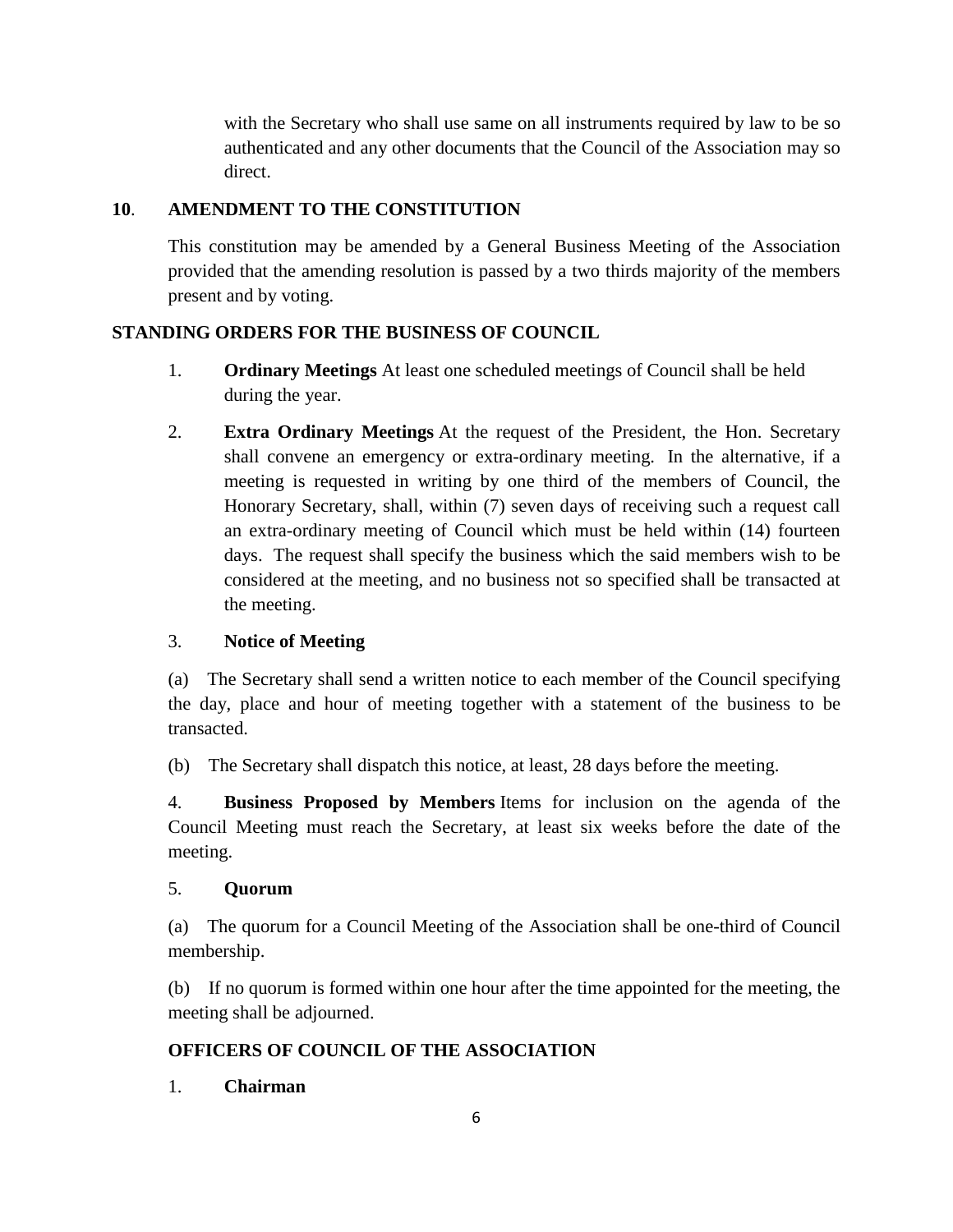(a) The President shall be Chairman of the Council Meeting of the Association.

(b) In the absence of the President, the Vice President shall act as chairman for the purpose of the meeting.

# 2. **Secretary**

(a) The Honorary Secretary shall be responsible for the keeping of the minutes of the meetings of Council, and for carrying out all correspondence connected with these duties.

(b) In the absence of the Secretary from a Council Meeting of the Association, the First Assistant Secretary shall act as Secretary for the purpose of the meeting. If he is also absent, Council shall elect one of its members to act as Secretary for that meeting.

## 3. **Treasurer**

The Honorary Treasurer shall keep the accounts of the Association and present statement of accounts at each Ordinary Meeting of Council and Financial report at the AGM.

# **STANDING COMMITTEES OF COUNCIL**

Council shall have the following standing committees:

# **I. FINANCE AND GENERAL PURPOSES COMMITTEE (F. & G.P.C.)**

(i) **Membership (**The committee shall consist of eight (8) members.

(a) All FOUR officers of SEODA, i.e. President, Vice – President, Secretary and Treasurer.

(b) Two other members of Council to be appointed by each new Council at its first business meeting.

(c) First Assistant Secretary (who shall also serve as Secretary to the Committee).

(d) The Chairman of the local organizing committee of the next annual conference shall be a co-opted member. (President is Chairman, but in his absence the Vice President).

**(ii) Terms of Reference:** The Finance and General Purposes Committee shall run the affairs of the Council between Council meetings. It shall handle the budgetary functions and financial planning of Council, including:

(a) Periodic check of the Association's permanent sources of income

(b) Occasional investigation of new sources of revenue

(c) Preparation of annual budget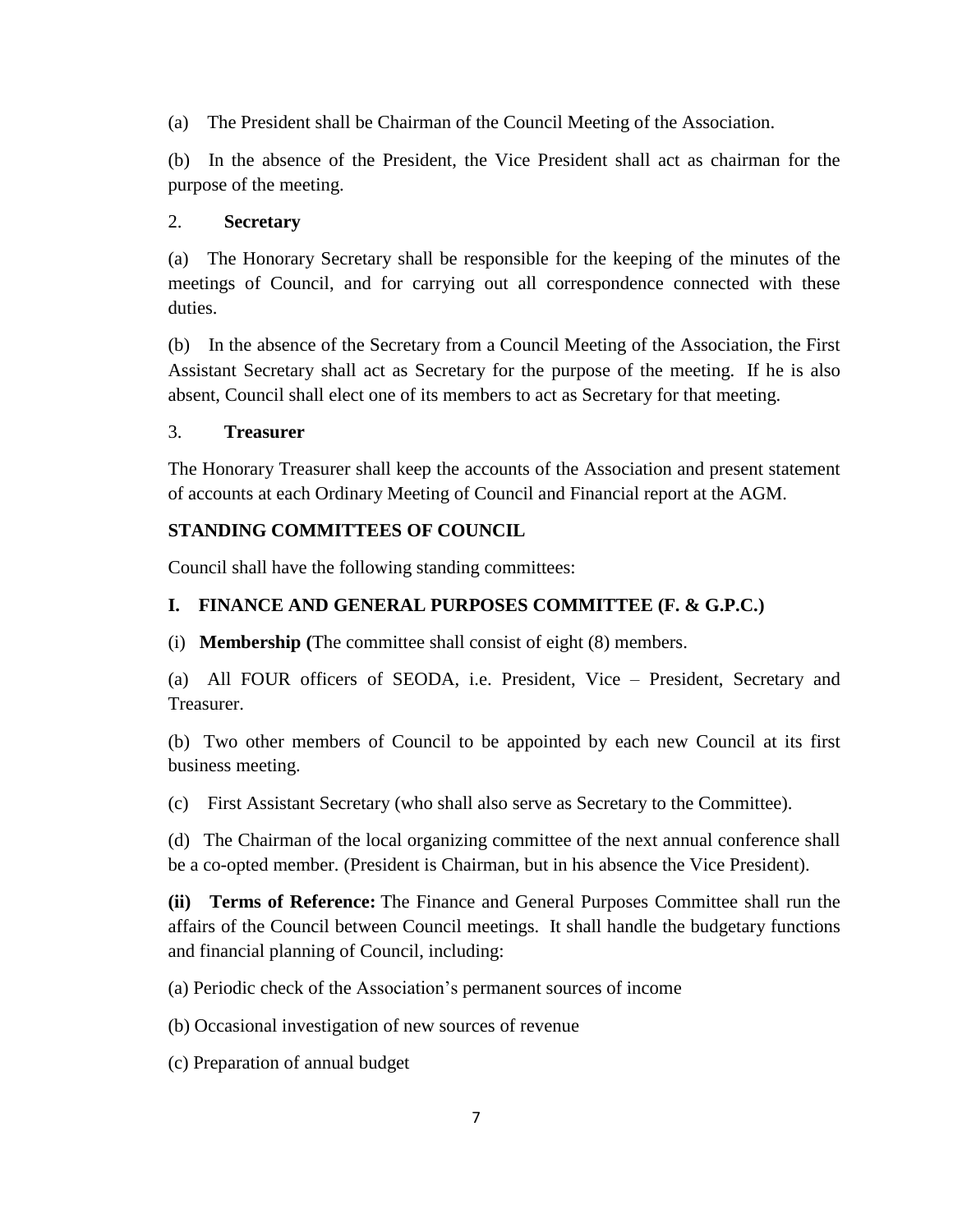(d) Set up standing or Ad-hoc committees

(e) Receive and consider reports from other Committees of council

(f) Study of the financial implications of projects referred to it by other sub-committees of Council and recommend such to council for approval.

(g) Study of the present state and planning of the future development of SEODA within the context of the association's objectives and goals.

(h) Report its activities to council

(i) To recommend suitable candidates to Council for vacant post of Editors, Deputy Editors, and Business Manager. In exercising this function the committee shall be guided by the criteria laid down by Council.

(j) To ensure a high level of operational efficiency in matters relating to production and distribution of the Association's Journals.

(k) To carry out other duties which may from time to time be assigned to it by Council.

# **Other committees such as Publication, Conference, Honours & Awards committee shall be set up by the General House at The Annual General Meeting**

1. **Ordinary Meetings:** The Business session of the AGM shall be held during the Annual Conference as provided in the Constitution.

# 2. **Notice of Meeting**

(a) The Secretary shall send a written notice to each member of the Congress specifying the day, place and hour of meeting together with a statement of the business to be transacted.

(b) This notice shall be dispatched by the Secretary, at least, 28 days before the meeting.

# 3. **Quorum**

(a) The quorum for a General Business Meeting of the Association shall be  $1/3^{rd}$  of the total number of registered members

(b) If no quorum is present within one hour after the time appointed for the meeting, the meeting shall be adjourned.

# 4. **Chairman**

(a) The President shall be Chairman of the Business Meeting of the Association.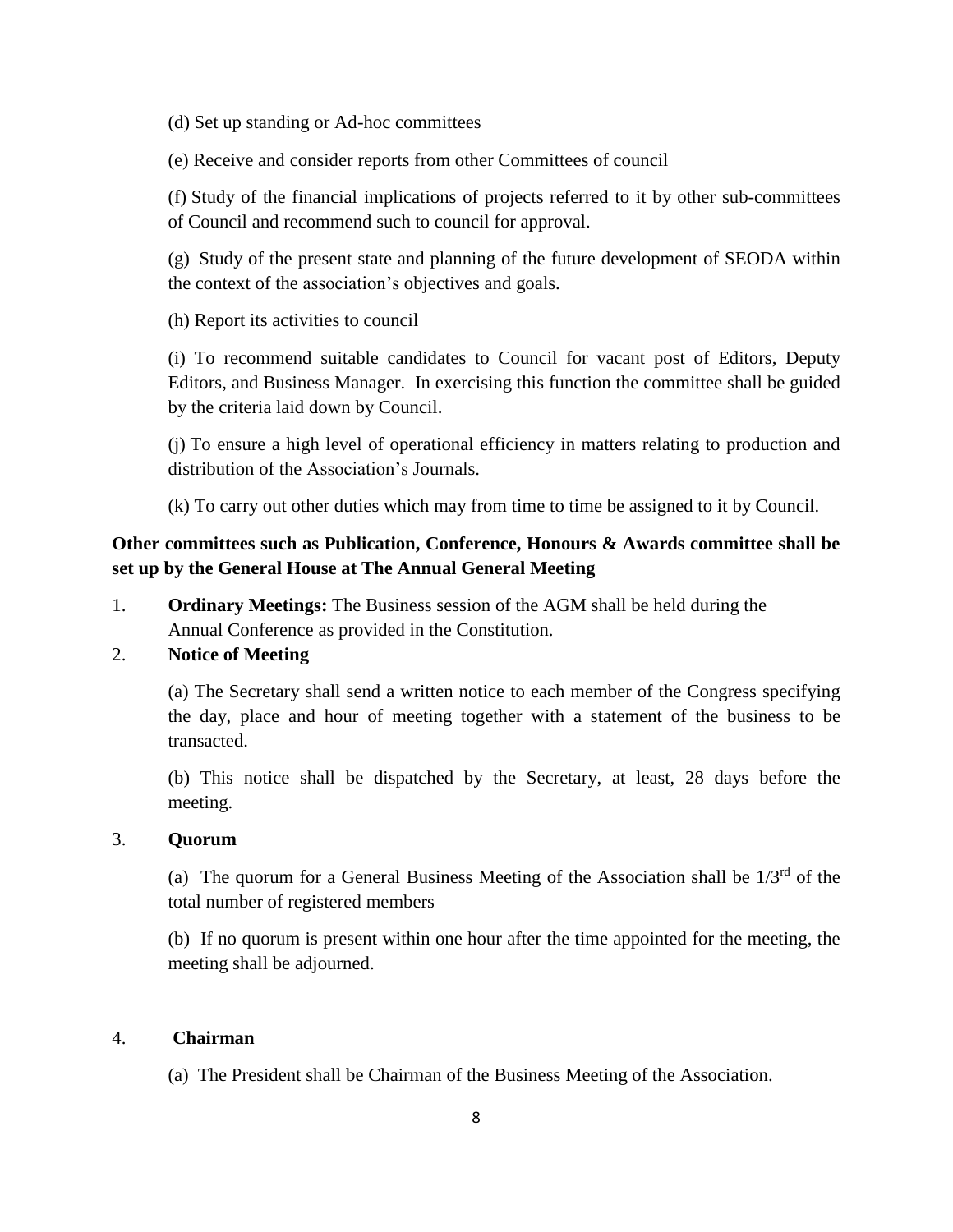(b) In the absence of the President, the Vice President shall act as Chairman for the purpose of the meeting.

(c) In the absence of the President and Vice-President the meeting shall elect a member of the Council of the Association to act as Chairman for the purpose of the meeting.

## **5**. **Treasurer**

Treasurer shall keep the accounts of the Association and present an audited statement of accounts at the Annual General Business Meeting.

# 6. **Auditor**

Auditor shall be appointed at the Business session of Annual General Meeting for auditing the Association's statement of accounts.

# 7. **Order of Business**

The order of Business at Ordinary General Business Meetings, unless the meeting resolves otherwise, shall be as follows:

- (a) Election, when necessary, of a member of Council to act as Chairman for the purpose of the meeting.
- (b) Election, when necessary, of a member to act as Secretary for the purpose of the meeting.
- (c) Confirmation and signature by the Chairman of the minutes of the previous meeting.
- (d) Business arising out of the minutes of the previous meeting unless such business has been separately included in the business announced.
- (e) Correspondence requiring the attention of the Business Meeting.
- (f) Business announced with the notice of the meeting.
- (g) Other business not announced if the meeting agrees to discuss it.

# 8. **Voting**

- (a) Voting at Business session of the Annual General Meeting shall be by a show of hands, except for elections, when a secret ballot of the members present shall be held.
- (b) Resolution shall be passed by a simple majority of those present and voting.
- (c) If the voting be equal there shall be a re-vote. If votes are equal a second time, the Chairman shall have a casting vote.